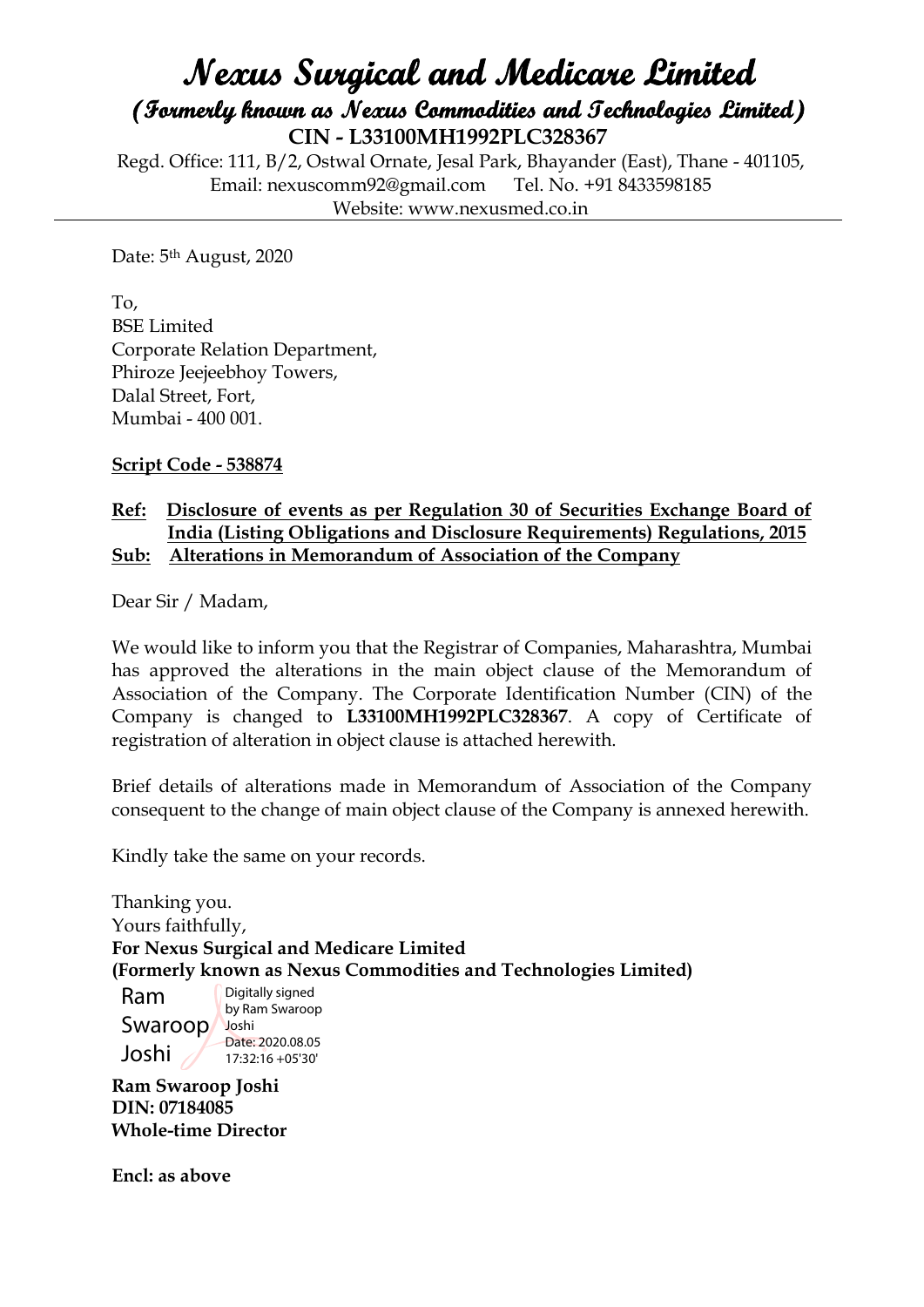# **Nexus Surgical and Medicare Limited (Formerly known as Nexus Commodities and Technologies Limited) CIN - L33100MH1992PLC328367**

Regd. Office: 111, B/2, Ostwal Ornate, Jesal Park, Bhayander (East), Thane - 401105, Email: nexuscomm92@gmail.com Tel. No. +91 8433598185 Website: www.nexusmed.co.in

### **Brief details of the alterations in the Memorandum of Association of the Company**

#### **Alteration in the Main Object Clause of the Memorandum of Association of the Company:**

Substitution/ Replacement of the following sub-clauses 1, 2, 3 and 4 in place of all the existing sub-clauses of Clause III. A. of the Memorandum of Association of the Company:

- 1. To carry on the business as manufactures, producers, growers, fabricators, processors, refiners, stockists, agents, importers, exporters, traders, whole sellers, distributors, concessionaires or dealers of drugs, medicines, chemicals, spirits, mixtures, tonics, pigments, powders, tablets, pills, capsules, injections, oils, compounds, mother tincture preparations, globules, creams, scents, soaps, lotions, toilet goods and all kinds of pharmaceutical, cosmetic and medical preparations required or used in homeopathic, allopathic, ayurvedic, unani, biochemic or any other medicinal system or branch of medicine or as beauty aid or personal hygiene, juices, squash, sharbat, nourishment foods and concentrates, bandages, cotton, gauge, crutches and various types of anatomical orthopedic or surgical instruments, implets or stores and books, journals and publications and all sorts of storage or packing material connected with or required for any or more of the above mentioned items and products.
- 2. To import, export, wholesale and/or retail trade all kinds of pharmaceuticals, antibiotics, drugs, medicines, biologicals, neutraceuticals, healthcare, ayurvedic, and dietary supplement products, medicinal preparations, vaccines, chemicals, chemicals products, dry salters, mineral waters, wines, cordials, liquors, soups, broths and other restoratives or foods and also to deal in medicinal goods such as surgical instruments, contraceptives, photographic goods, oils, perfumes, cosmetics, patent medicines, soaps, artificial limbs. hospital requisites, proprietary medicines, veterinary medicines and tinctures extracts and to carry on the business of vialling, bottling, repacking, processing of tablets, capsules, syrups, injections, ointments, etc. and also to carry on the business of chemists, druggists, buyers, sellers, agents, distributors and stockists of all kinds of pharmaceuticals and allied products.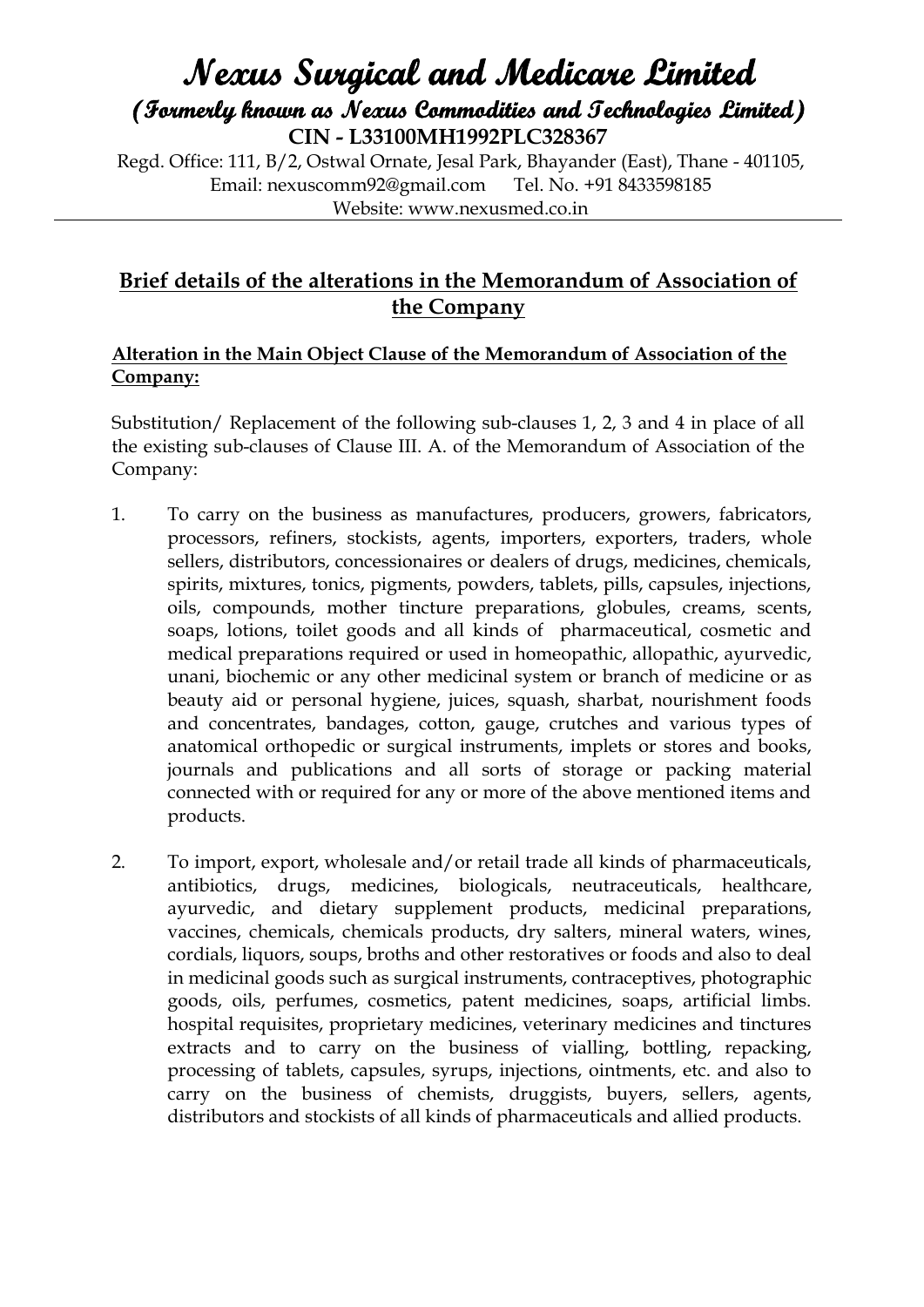### **Nexus Surgical and Medicare Limited (Formerly known as Nexus Commodities and Technologies Limited) CIN - L33100MH1992PLC328367**

Regd. Office: 111, B/2, Ostwal Ornate, Jesal Park, Bhayander (East), Thane - 401105, Email: nexuscomm92@gmail.com Tel. No. +91 8433598185 Website: www.nexusmed.co.in

- 3. To act in India or elsewhere, independently or through a network of franchises, the business of promotion, designing, establishing, running, managing, constructing, maintaining, organizing, owning, subsidizing, investing, in medical tourism center's by facilitating medical relief to the public in all branches of medical treatment such as Allopathy, Ayurveda, Homeopathy, Naturopathy, Chinese oriental treatment and other alternative medical facilities/ schemes by partnering with multi-specialty hospitals, private hospitals, Government hospitals, clinics, alternate treatment centers, Medicare facilities for a commission/ remuneration from the partnering entity or client.
- 4. To provide marketing and consultation services such as organizing Medical campus, Exhibition participations, seminars, promotional activities on behalf of partnering hospitals Clinics, alternate treatment Centre's, multispecialty hospitals, private hospitals, Government Hospitals, Medicare facilities and health care clinics, to establish, invest, run, promote medical educational institutes, schools, medical technical institutes for training medical tourism programs, retirement tourism programs, health care programs, medicines, nursing, physical medicine, rehabilitation medicine, pharmacy and called medical administration and to hold exhibitions, seminars, meetings, lectures and classes and to publish distribute Newspapers, magazines, books and other literary works in connection with the activities and in furtherance of the objects of the Company.

#### **For Nexus Surgical and Medicare Limited (Formerly known as Nexus Commodities and Technologies Limited)**

Ram Swaroop Joshi

Digitally signed by Ram Swaroop Joshi Date: 2020.08.05 17:32:39 +05'30'

**Ram Swaroop Joshi DIN: 07184085 Whole-time Director**